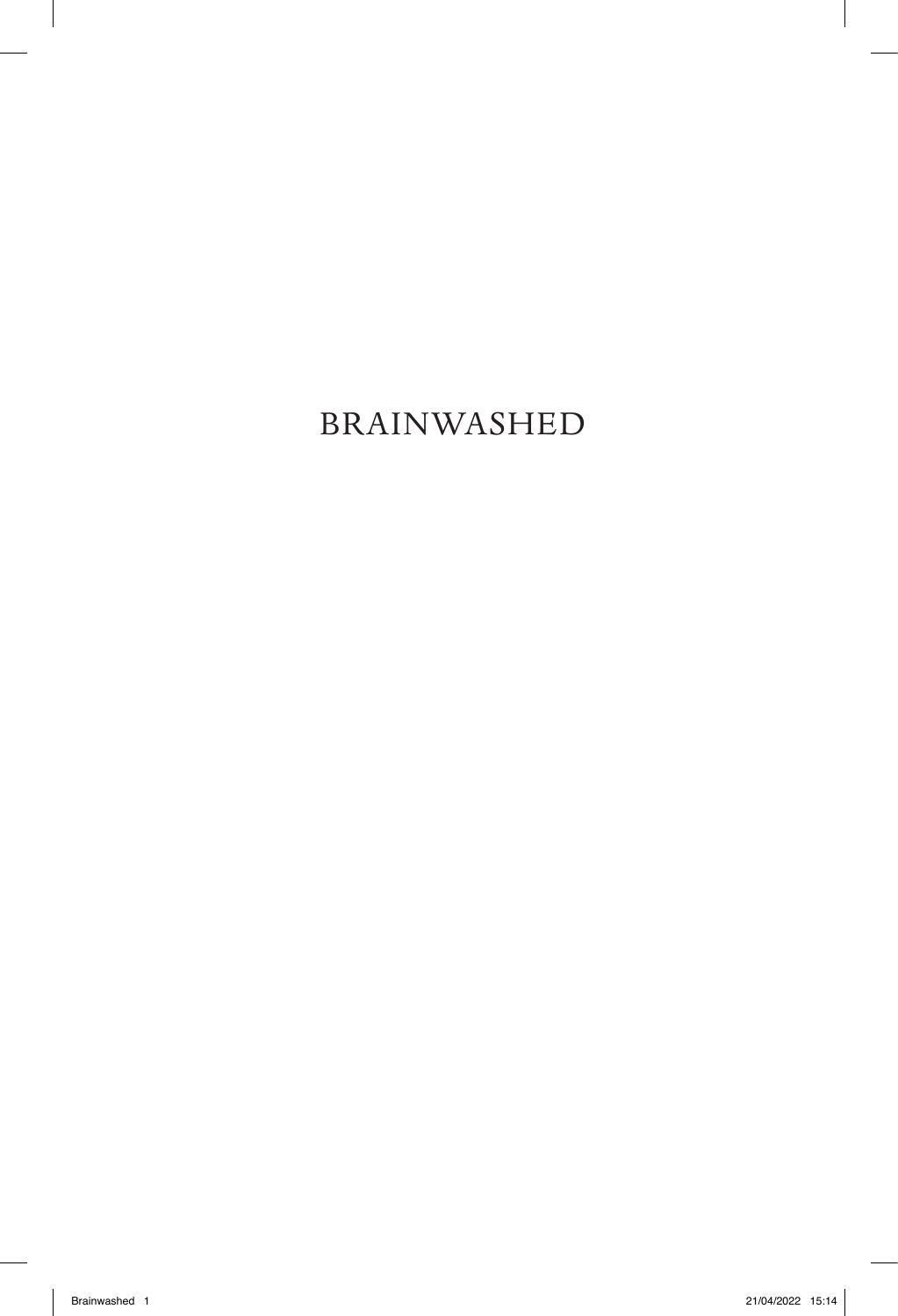

**wellcome collection** publishes thought-provoking books exploring health and human experience, in partnership with leading independent publisher Profile Books.

**wellcome collection** is a free museum and library that aims to challenge how we think and feel about health by connecting science, medicine, life and art, through exhibitions, collections, live programming, and more. It is part of Wellcome, a global charitable foundation that supports science to solve urgent health challenges, with a focus on mental health, infectious diseases and climate.

*wellcomecollection.org*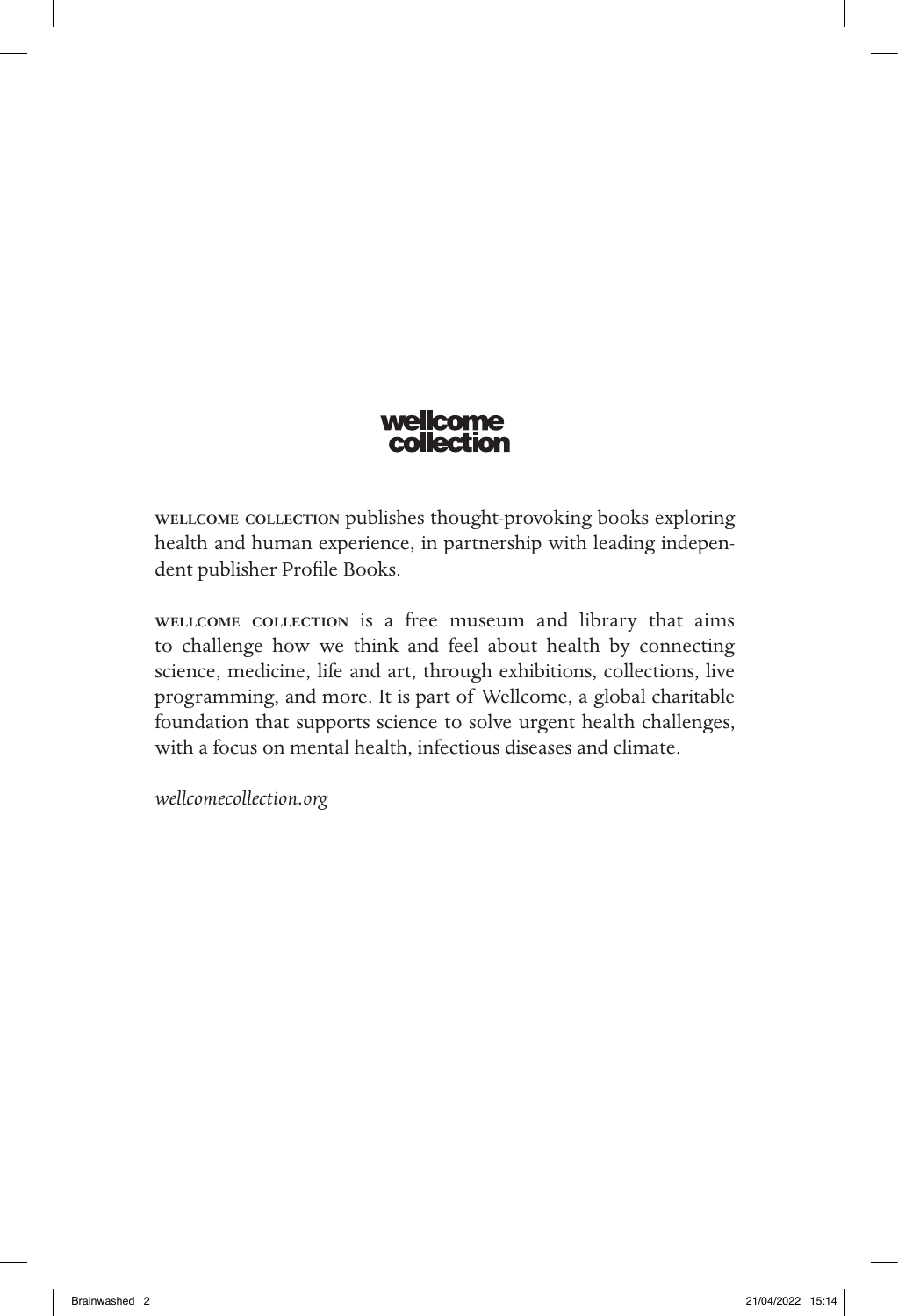## A New History of Thought Control

## Daniel Pick



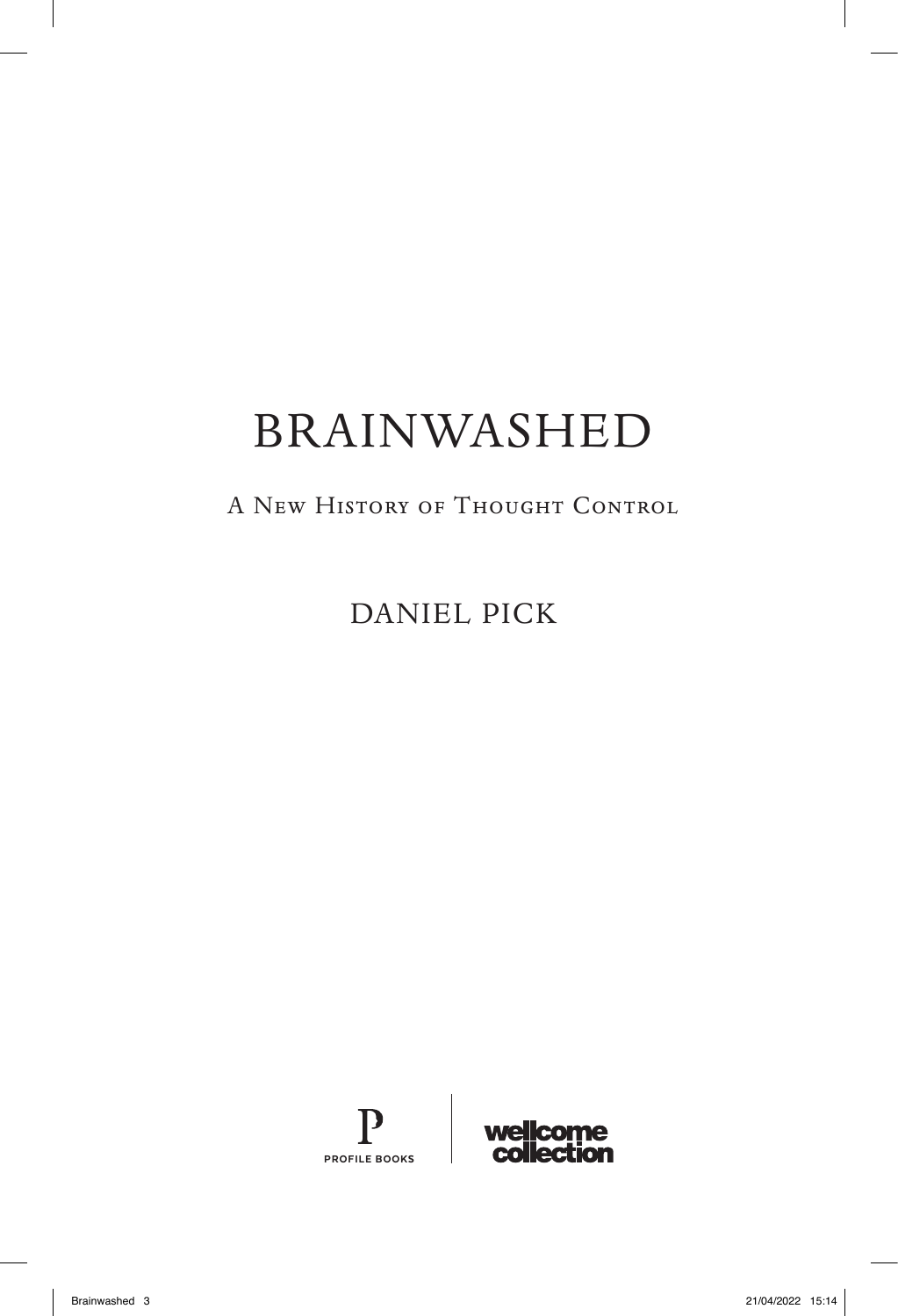First published in Great Britain in 2022 by Profile Books Ltd 29 Cloth Fair London ec1a 7jq *www.profilebooks.com*

Published in association with Wellcome Collection



183 Euston Road London NWI 2BE *www.wellcomecollection.org* 

Copyright © Daniel Pick, 2022

While every effort has been made to contact copyright-holders of copyright material, the author and publishers would be grateful for information where they have been unable to trace them, and would be glad to make amendments in further editions.

1 3 5 7 9 10 8 6 4 2

Typeset in Dante by MacGuru Ltd Printed and bound in Great Britain by Clays Ltd, Elcograf S.p.A.

The moral right of the author has been asserted.

All rights reserved. Without limiting the rights under copyright reserved above, no part of this publication may be reproduced, stored or introduced into a retrieval system, or transmitted, in any form or by any means (electronic, mechanical, photocopying, recording or otherwise), without the prior written permission of both the copyright owner and the publisher of this book.

A CIP catalogue record for this book is available from the British Library.

ISBN 978 1 78125 789 0 eISBN 978 1 78283 331 4

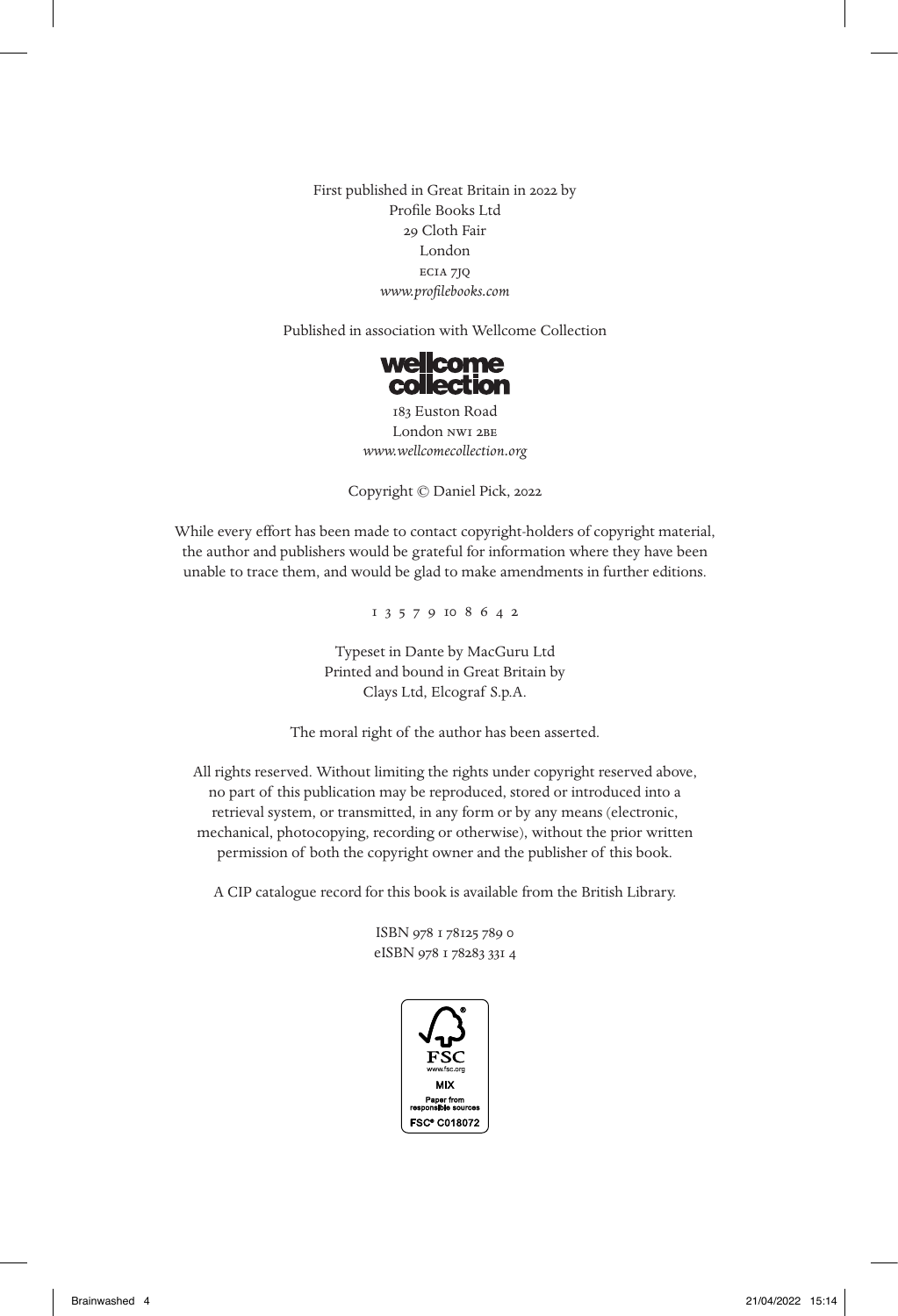To Isobel

 $\mathbf{I}$ 

- 11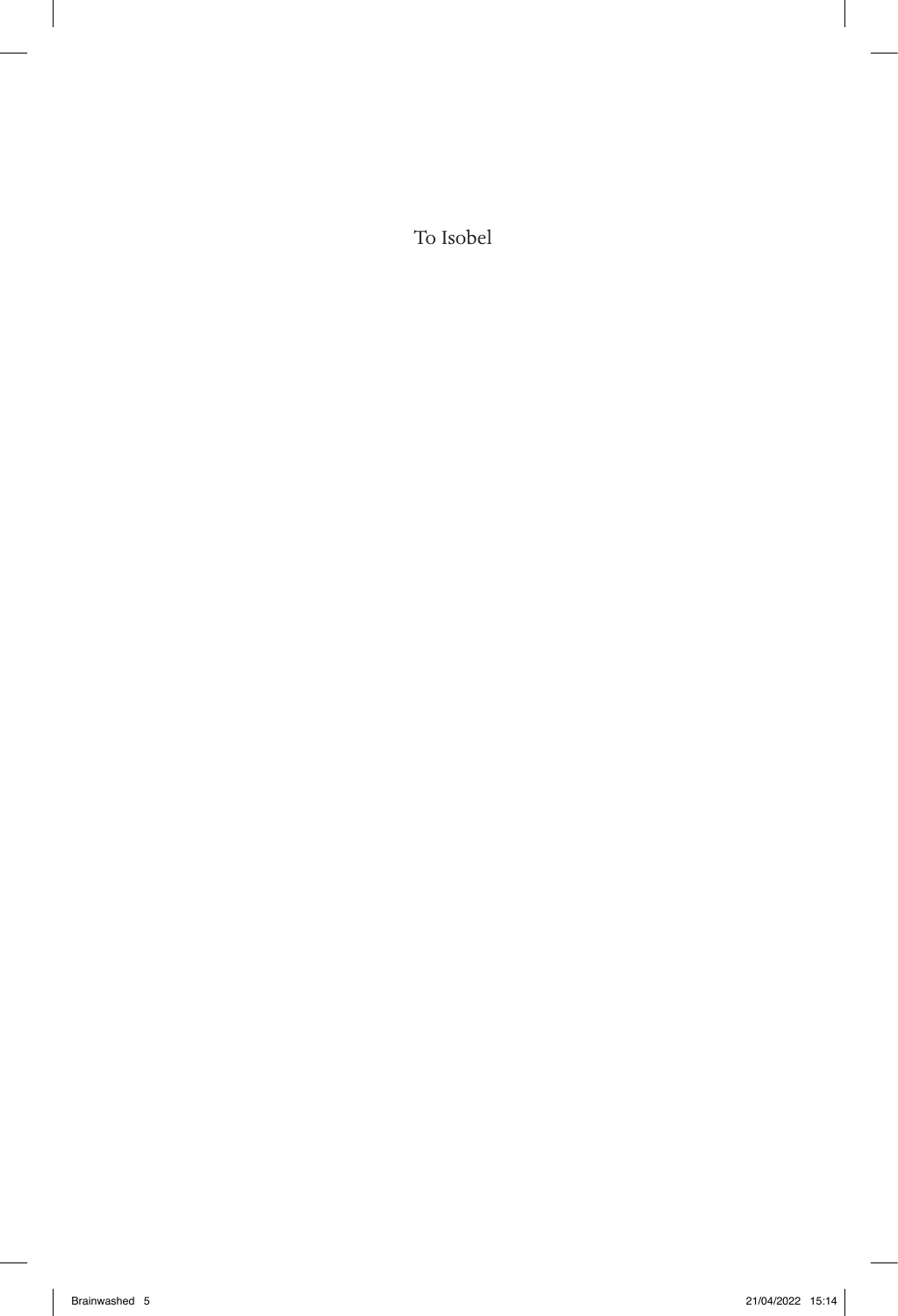## **CONTENTS**

 $\mathbf{I}$ 

 $\mathbf{I}$ 

 $\mathbf{u}$ 

| A Note to the Reader |                              | viii |
|----------------------|------------------------------|------|
| Preface              |                              | ix   |
|                      |                              |      |
|                      | Part I Brainwashing          | 1    |
|                      | Part 2 Breaking Point        | 29   |
|                      | Part 3 The Captive Mind      | 83   |
|                      | Part 4 Groupthink            | I4I  |
|                      | Part 5 The Hidden Persuaders | 195  |
|                      | Part 6 The Paranoid Style    | 255  |
| Acknowledgements     |                              | 285  |
| <b>Notes</b>         |                              | 287  |
| Index                |                              | 329  |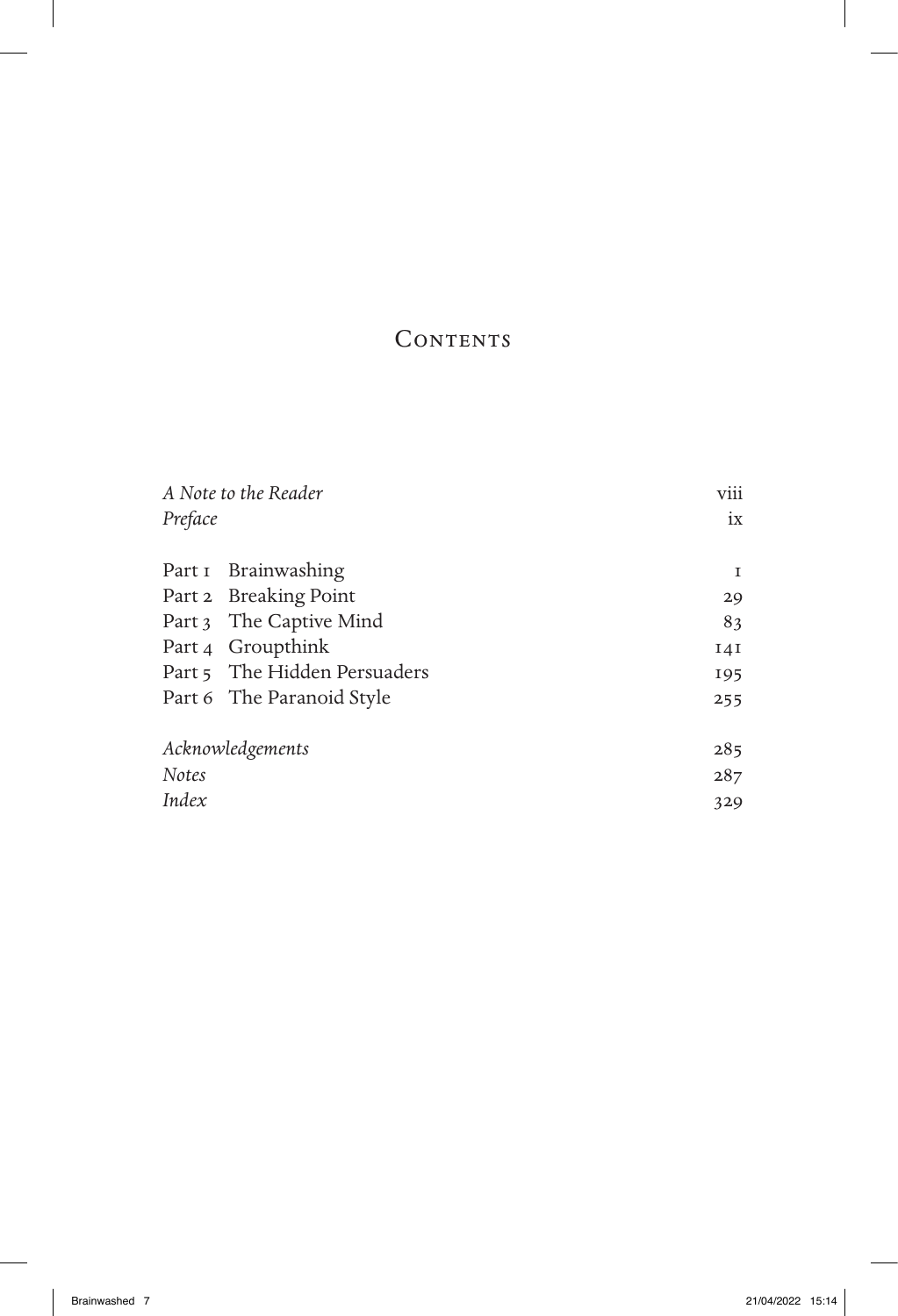#### A Note to the Reader

This book was written in another epoch, before Russia invaded Ukraine, claiming that the war was a 'special operation' to 'denazify' its neighbour. On 14 March 2022, a TV editor, Marina Ovsyannikova, interrupted a live news transmission on the Russian station Channel One, bearing a poster that said, 'Stop the war, don't believe the propaganda, here you are being lied to. Russians against war.'

The horrific scenes that dominated the news throughout that month seemed to many observers uncanny – tanks rolling across a European state's borders; cities pulverised; citizens killed in their thousands and displaced in their millions. As this book went to press, NATO was reinforcing Eastern European states with the aim of deterring the Russian leadership from enlarging the conflict. Inside the Kremlin, apparently mired in conspiracy theories, Putin put his nuclear weapons crews on high alert, reviving our collective sense of existential dread. His allies, meanwhile, mooted the possibility of a Korean-style division of Ukraine in future. These dire and potentially apocalyptic military events provide a new context in which to revisit the Cold War era, those decades, after 1945, when new ideas about captive minds, disinformation, propaganda, groupthink and brainwashing gained such prominence.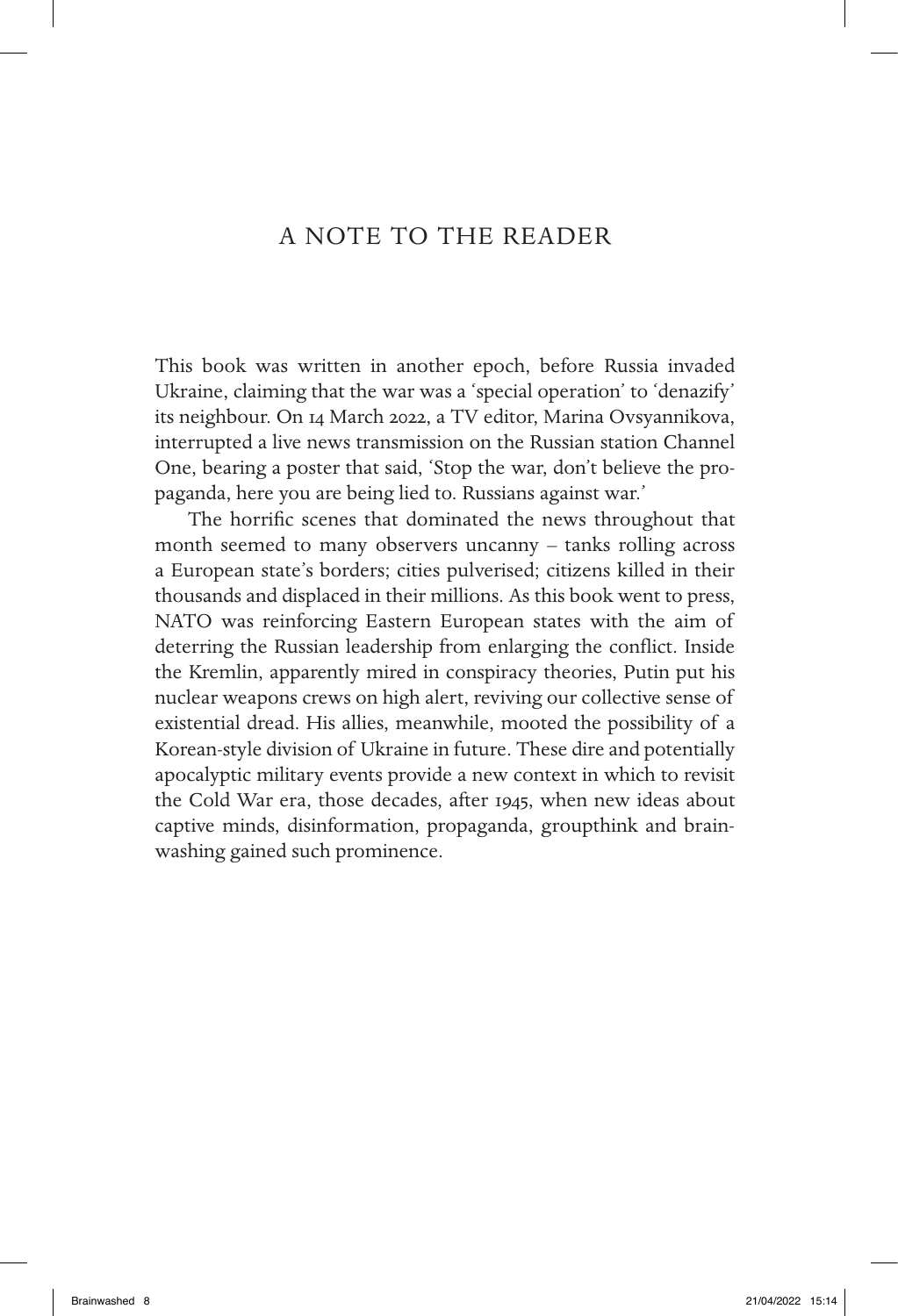#### **PREFACE**

I have a distant memory from my school days: an interesting lesson, in which a teacher invited us to consider how the media might skew our perceptions. He set our class to work, monitoring the daily news. In one exercise we were required to scan newspapers and magazines, tasked with identifying emotive phrases, noting the slants of editorials, gauging the intended impact of headlines and recognising the hierarchical placement of certain more-or-less 'important' articles on the front or inside pages. We duly cut out snippets, and stuck them into exercise books, with our accompanying critical notes.

Some years later, around the mid-1980s, as a research student, I began wondering about the acres of coverage devoted in the media to a new market measure, the FTSE 100. This is shorthand for the Financial Times Stock Exchange Index of the hundred largest companies by capital value listed on the London Stock Exchange. Reports of the shifting fortunes of that index arrived with the regularity of tides; expert opinion was always on hand about how to construe the outlook, in light of that figure: has the number edged up, slid, plummeted or not budged at all? Are things looking bullish or bearish? Is all well with the world?

Whether you were interested or not, invested or not, I came to realise, this regular flow of information about the FTSE Index was exhibited centre stage in the news, simply part and parcel of the media-driven theatre of modern life.<sup>1</sup> Today, the 'Footsie' still just sits there, as though an incontrovertible barometer of collective health and well-being. That diet of information was and still is regularly fed to us with the same sense of inevitability as are the weather reports. In fact, the two bulletins – the temperature of the air and of the stock market – are frequently announced adjacently. What of all the other stats, I mused, after that first realisation, which might complement, complicate or even substitute the news about the FTSE 100, Nikkei or Dow Jones?

As a university student, first of literature, then of history, I had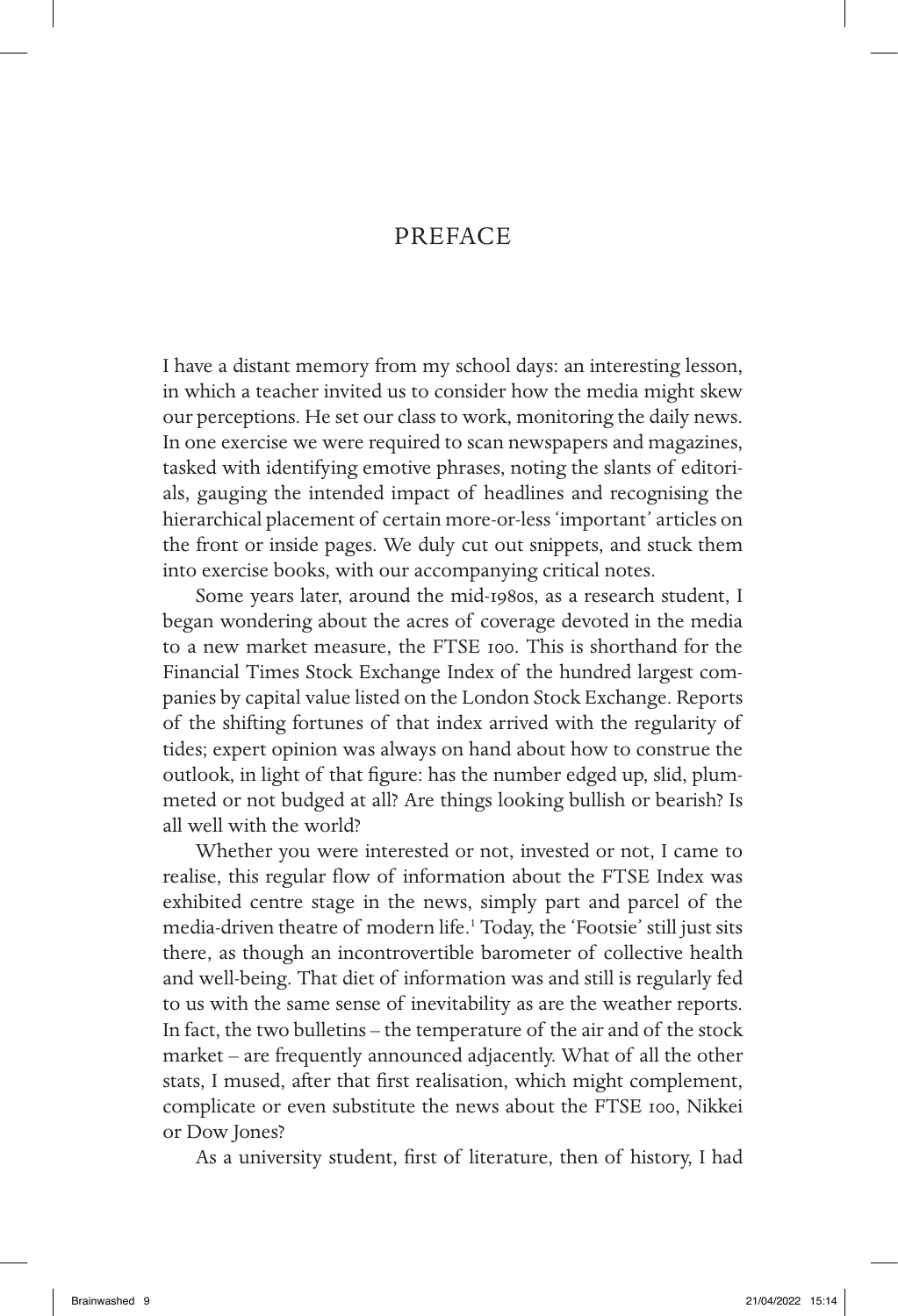become steeped in ideas about ideology, social construction, false consciousness, paradigms, mythologies, linguistic turns and discourse analysis. We were taught to be alert to the language we use, the presumptions that we make, the stories we internalise and, as George Lakoff and others put it, the 'metaphors we live by'.<sup>2</sup> The writing of history, we gleaned, was also shaped by a variety of cultural conventions and story-telling techniques. It was a time when the work of Michel Foucault loomed large over our studies in the humanities: so much we had previously taken for granted about the self and society, madness and sanity, normality and perversion, life and death, health and illness, productivity and idleness, crime and punishment was cast into question.

It was in the context of my attempt to grapple with such issues – during an epoch when the benefits of markets in all spheres of life were being heavily promoted, the gross domestic products of nations apprehensively compared, and neoliberal policies developed on both sides of the Atlantic – that I found the media's constant declaration of the singular stock market number increasingly curious, or even suspicious.

What words and models, I wondered, best capture this process of information flow into our lives? Are we educated, accosted, informed, accustomed, acclimatised, habituated, normalised, familiarised, influenced, nudged, conditioned, shaped, manipulated, programmed or maybe even … *brainwashed*, so that we treat the City of London's or Wall Street's dominant position without question, and with all reverence? Inspired by what I'd been taught and read, I found myself thinking harder about those questions and these 'natural' news updates, and how they might relate to a larger package of claims about meaning, value and truth.

But when I expressed this concern to another student, with a different political outlook to mine, he questioned my and others' supposedly 'radical' views, asking if we were the ones who had been conditioned, by books and charismatic teachers. He pointed out that I might be too utopian and/or too cynical in casting doubt on this crucial index; either way, to dispute the automatic newsworthiness of the Footsie, he felt, risked ignoring the importance of business and commerce, and thus of national prosperity and growth; the bread-and-butter concerns (jobs, livelihoods, pensions, etc.) on which we depend.

Lately, I've been reminded of those heated discussions about the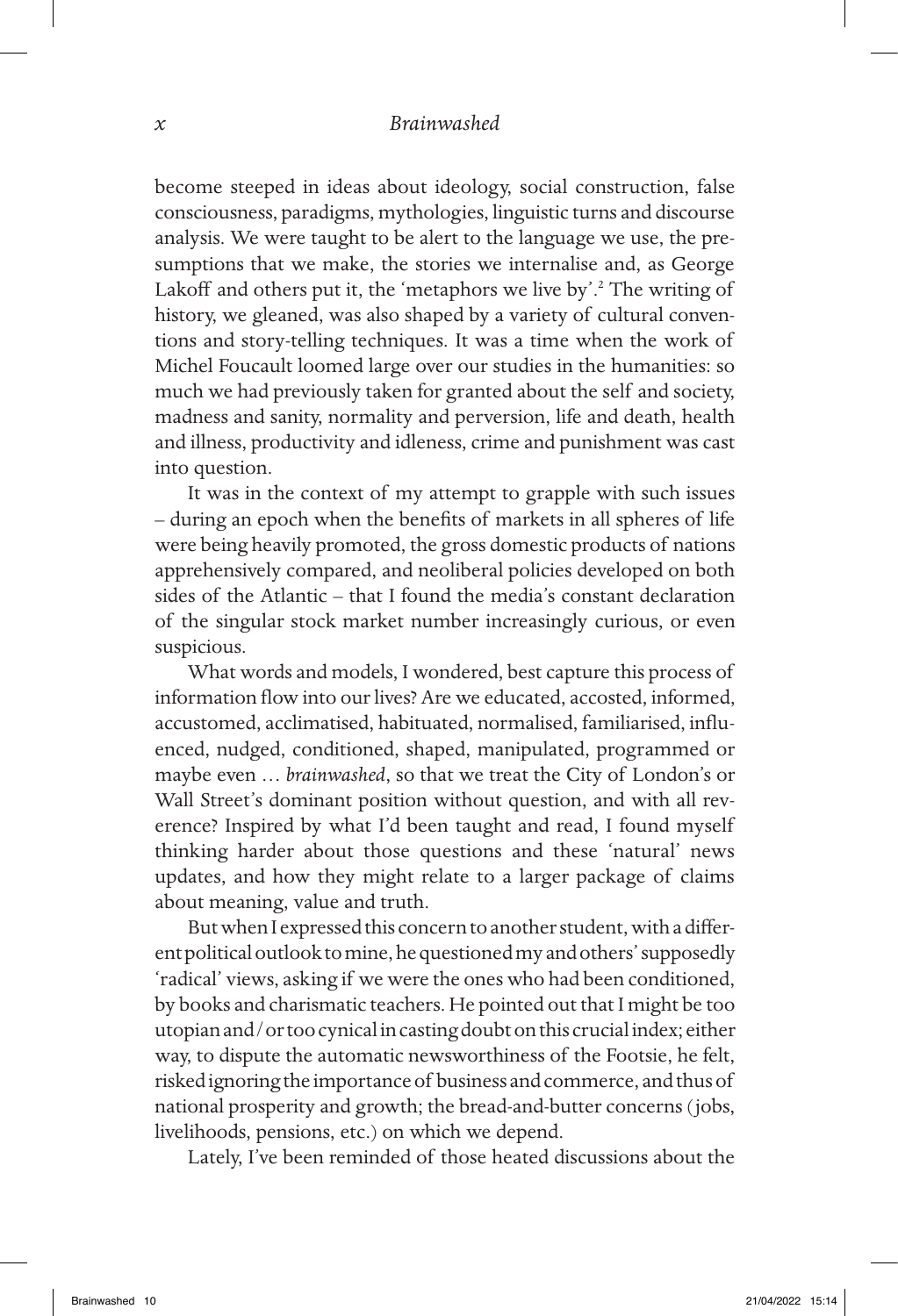conditioning we endure, the influences we succumb to, the measures we use and the ways we then frame them. While I was researching this subject, for example, it was commonplace for critics of the Democrat Obama and the Republican Trump presidencies alike to decry the privileging of Wall Street over Main Street. Commentators denounced Trump's obsessive tweeting of each passing uptick in the value of stocks, warned against the ever more arcane instruments and arrangements of the vast banks and hedge funds (despite the previous near total meltdown of the system), and drew a sharp contrast between the fantastical world of high finance and the 'real economy'. Trump managed to speak to large numbers within an aggrieved, white, 'dispossessed' class of people, who felt ignored by a liberal establishment, even as he catered to the wealthy, offering tax cuts and talking up the Dow, whenever it suited him.<sup>3</sup>

But this kind of debate over the prominence given to such daily news updates – crucial information or mode of conditioning? – is just a skirmish in a much older battle of ideas about religious and secular forms of indoctrination, and the way a vision of reality may envelop us. Over the centuries, many efforts have been made to disenchant communities; to disillusion adherents of religions, as well as to disabuse proponents of, or fellow travellers with, particular ideologies. So much that we may assume as a given fact of nature, or 'plain reality', after all, is the product of a culture and value system. Nietzsche, by offering a genealogy of morals, invited the reader to question, perhaps even transform, their own basic values. Marx talked of religion as the opium of the people, and Freud also speculated about organised faith, under the heading 'the future of an illusion' – which is not to say any of those thinkers had the full measure of religions or were free of illusions themselves. But they were all brilliant analysts, seeking to confront readers with their guiding assumptions or unexamined symptoms.

Marx aspired to awaken the workers from their slumbers and to free them from chains; he claimed that they might have nothing to lose, and he pointed out the potentially deceptive nature of their everyday notions of reality or justice; for instance, the illusion that they entered into a fair trade with employers in 'contracting' their labour in factories, unaware that a surplus was extracted by the capitalist. A system and way of life, Marx and Engels pointed out, might appear solid and then 'melt into air'.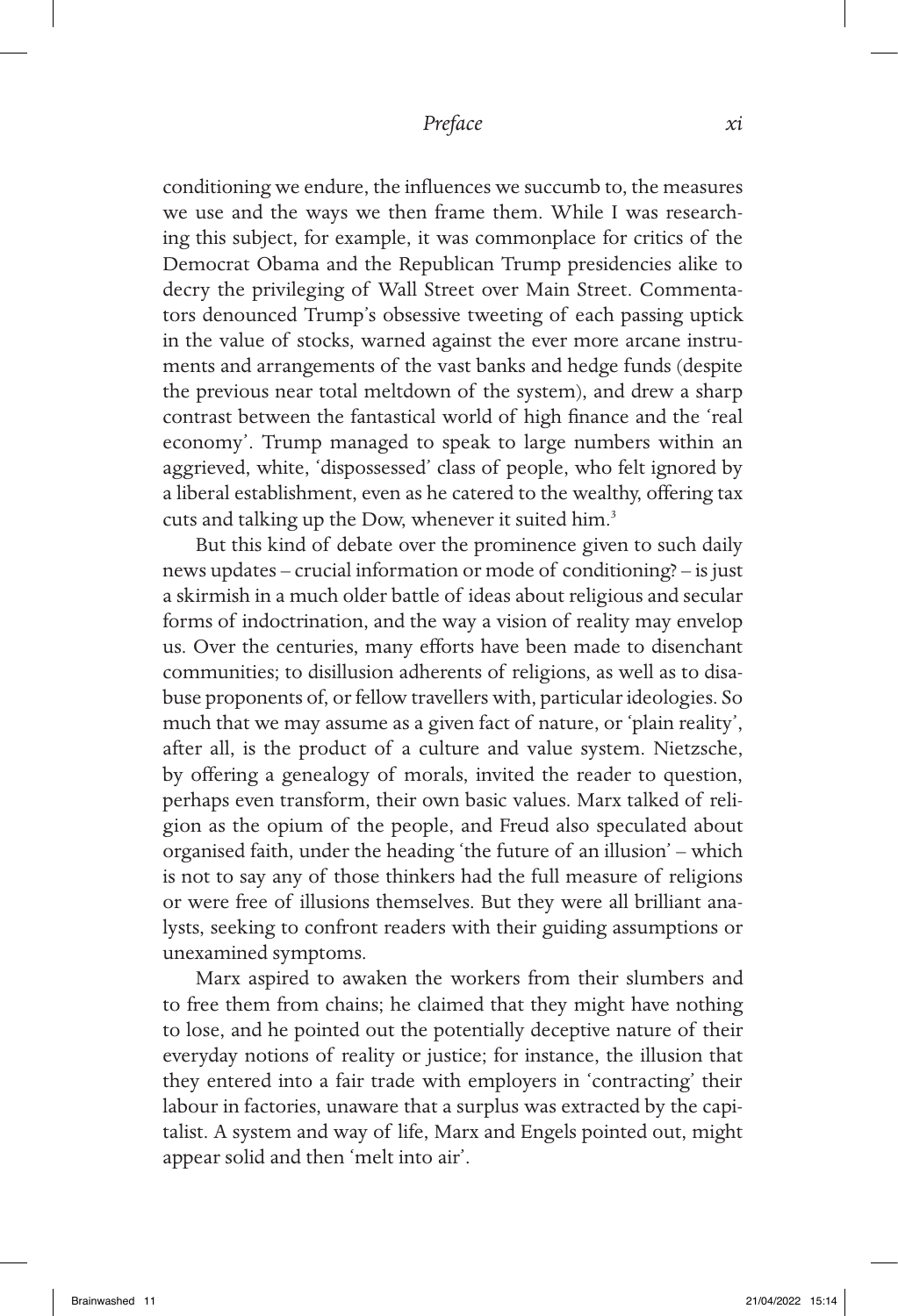#### *xii Brainwashed*

A neurosis too, Freud added, may seem to the sufferer entirely unremarkable; worse, that symptom can be treated as though indispensable for a time, perhaps even a lifetime. He looked at the repressed thoughts and conflicted feelings that might lie behind certain symptoms, for example in cases of hysteria; and he also suggested that everybody is prone to succumb to fantastical wishes and beliefs. Freud once remarked that an aim of psychoanalysis was to help patients to work and to love; on another occasion he expressed the hope that this treatment might assist people to give up hysterical misery and in return accept ordinary, everyday unhappiness. We can tell ourselves all manner of stories about our own minds and the world around us; remain committed, unconsciously, to our neuroses, for fear, rightly or wrongly, of suffering worse fates without them. People may rely unconsciously, he showed, on knotted-up disabling narratives, repetitive mechanisms or what psychoanalysts in more recent times have called 'pathological organisations' and 'psychic retreats' inside the mind. Yet such organisations and retreats, however restrictive and distorting, may harbour us from total chaos.

Moving out of a settled system, or sheltering world of illusions, even delusions, carries risks; perhaps of feeling ashamed, exposed, disorientated or terrified, as the psychoanalyst John Steiner has finely observed.4 If we are fortunate, we find help from others in navigating difficult impasses and making changes, tolerating the movements that take place in our minds and facing painful disenchantments of one kind or another without getting stuck in a state of apathy, mania or melancholia. To lose former creeds, or idols, can also leave one bereft, as though God has failed, or as though life itself is devoid of meaning. Times of change can be bracing, creative and also bewildering, as imagined solidities melt, and as we try to find new bearings, individually or collectively. We live, the late social theorist Zygmunt Bauman has observed, in an epoch when certain former anchor points have gone – an age, he said, offering us yet one more metaphor, of 'liquid modernity'.5

How beliefs mediate people's interpretations of events in the world, and how the environment shapes popular beliefs, has been disputed for centuries. Critique of our former mass political and economic conditioning – critique that had come to my attention, as I have mentioned, during the era of Reagan and Thatcher – is now roaring back into public view, if it ever really went away. For example,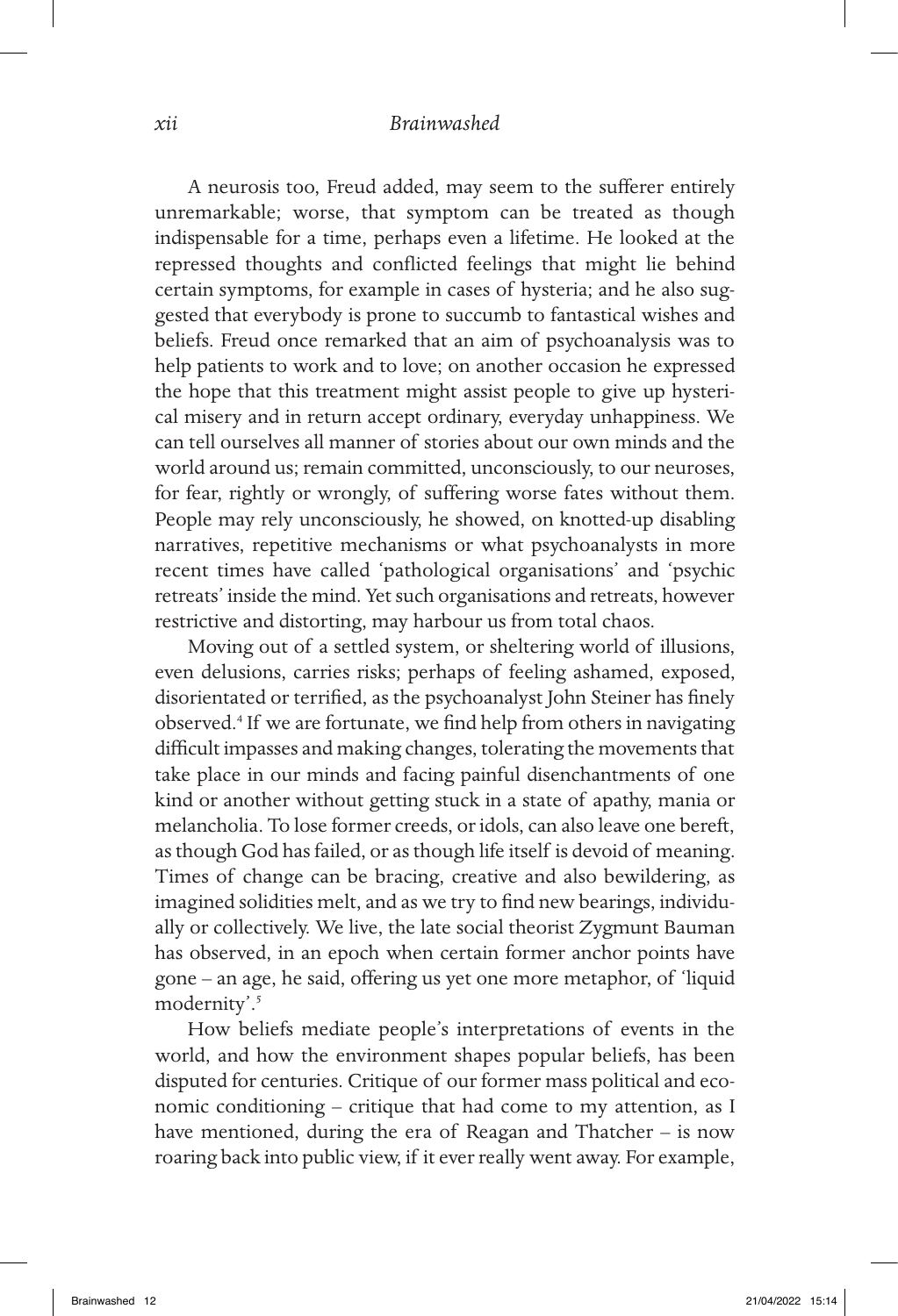#### *Preface xiii*

compelling new work has appeared by economists which probes the ossified thinking that has too often governed their discipline. They insist we must analyse afresh, and with open minds, basic tenets; look again at what is most valued *and* devalued by policy analysts, law makers and electorates too.<sup>6</sup> Once again the call goes out that we need to be freed from former illusions that once passed as virtually incontestable truths.

Certain assumptions about the world, Kate Raworth remarks in her illuminating 2017 book *Doughnut Economics*, 'slip swiftly into the back of our head, wordlessly whispering the deepest assumptions of economic theory that need never be put into words because they have been inscribed in the mind's eye'. Such images, she suggests, may linger 'like graffiti on the mind'; so much 'intellectual baggage' that comes to be:

lodged in your visual cortex without you even realising it is there. And – just like graffiti – it is very hard to remove. So if a picture is worth a thousand words then, in economics at least, we should pay a great deal more attention to the pictures that we teach, draw and learn.<sup>7</sup>

In modern society, she shows, selected images, graphs and nuggets of data are illuminated in the media headlights, on a rolling twenty-four-hour news cycle, reflecting and reinforcing a particular way of seeing the world.<sup>8</sup>

A few years after I first began teaching at a college of the University of London, and while I was also training to be a psychoanalyst, a sceptical academic colleague declared to me, 'Ah, so you've been brainwashed to believe in the so-called "talking cure".' He made clear he had never had psychoanalysis, and that he assumed those who did, let alone those who trained in the practice, gave up their critical faculties and bought into the process blindly. Perhaps these risks do exist in any psychotherapy; a procedure supposed to provide an open-minded exploration can be commandeered, in exploitative ways, of course. For example, instead of analysing the unconscious feelings stirred up by the process, the analyst (as Freud had duly warned his colleagues) might misunderstand, or worse, exploit, the patient's transferred passions and apparent 'love'.<sup>9</sup> The patient is, after all, in a vulnerable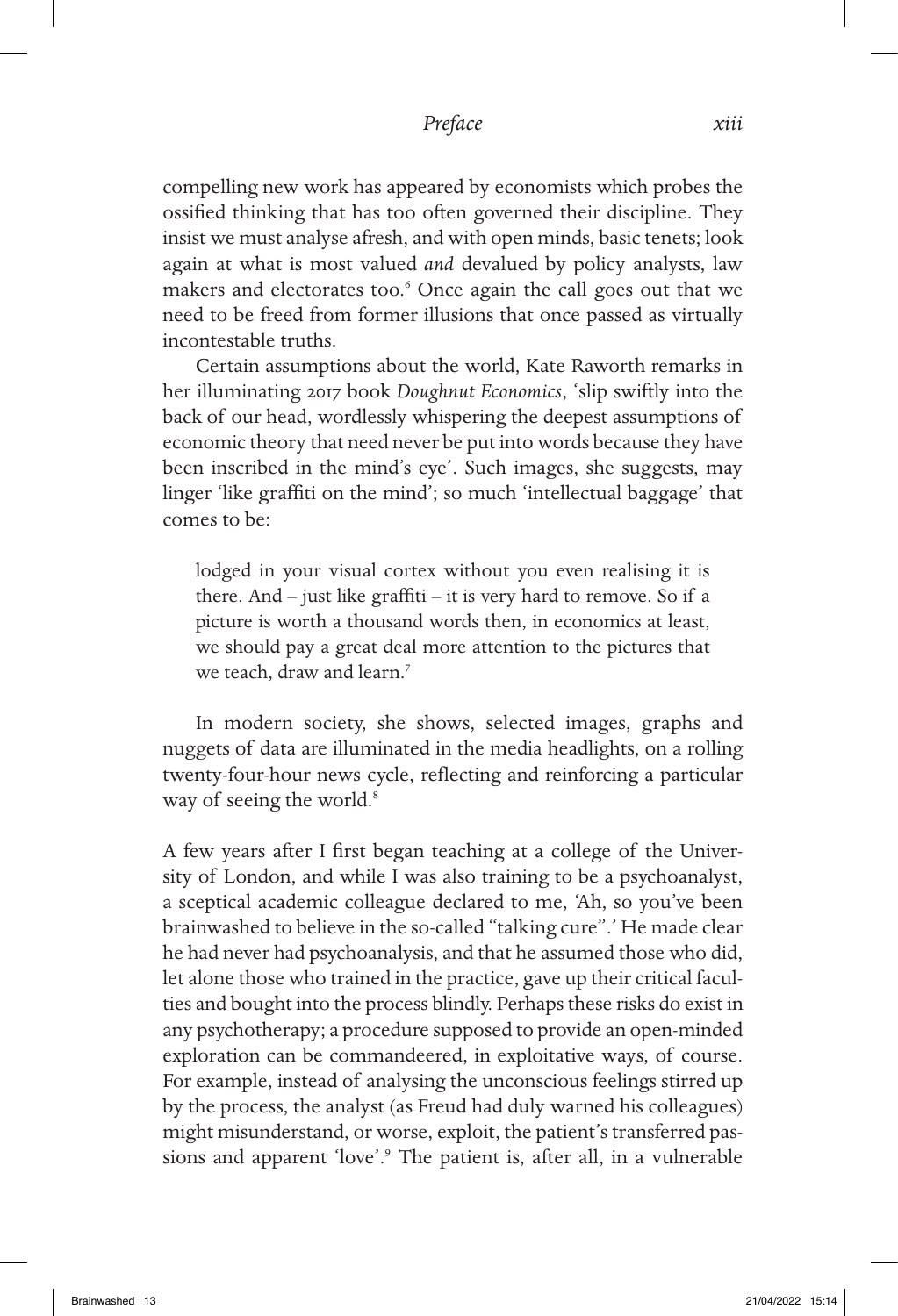position, and may well idealise, at least for a time, the clinician, the treatment or the theories on which it is based.

A 'talking cure' can exert its own seductive appeal, arouse myriad unconscious ideas and feelings and impose coercive pressures. At worst, such treatment may be co-opted for the analyst's selfish needs, or adapted explicitly in the name of a state, commercial enterprise or political ideology; therapy can morph into a sinister project of conversion and thought control. Freud's method during the twentieth century was appropriated for multiple purposes; the same goes for other modes of therapy and 'psy' disciplines. A peculiar and bowdlerised version of a talking cure had endured even in the Third Reich, and was used in methods of 'group re-education' in the communist world. So, my colleague's fear that a supposed mental health treatment can become a form of 'mental hygiene', an instrument of conditioning, or even might end up as tantamount to brainwashing, has a long and significant history; it is a concern that needs to be taken seriously. And yet despite that warning, I still maintain that psychoanalysis need not be like that; it can be a place of safety and of trust; it has a different, therapeutic potential. The practice can be genuinely exploratory, radically challenging, open-ended; it may well prove supportive, as well as disturbing. Indeed, it offers a unique place to encounter more of ourselves, free of other pressures, providing a means to cast light on our unconscious identifications and idealisations, perhaps even our penchant for zealotry, rather than serve to reinforce them.

Some years after my colleague made that remark, I set myself the task of reading a now largely forgotten literature in the West; a literature that explored the concept of brainwashing, along with others such as 'conditioning', 'groupthink', the 'captive mind', 'hidden persuasion', 're-education', 'mind control' and 'thought reform'. I wanted to understand better what 'brainwashing' really consists in, how the idea arose, and how far it can be of use in understanding the interlocking crises we face in present dark times, when the minimum that is required for creating a viable, sustainable, planetary future for humanity is so much more than the maximum that appears to be deliverable within prevailing economic models and electoral systems. This book is an attempt to think about the past and to see what this language of thought control might tell us as we struggle to respond to the dire state that we are in.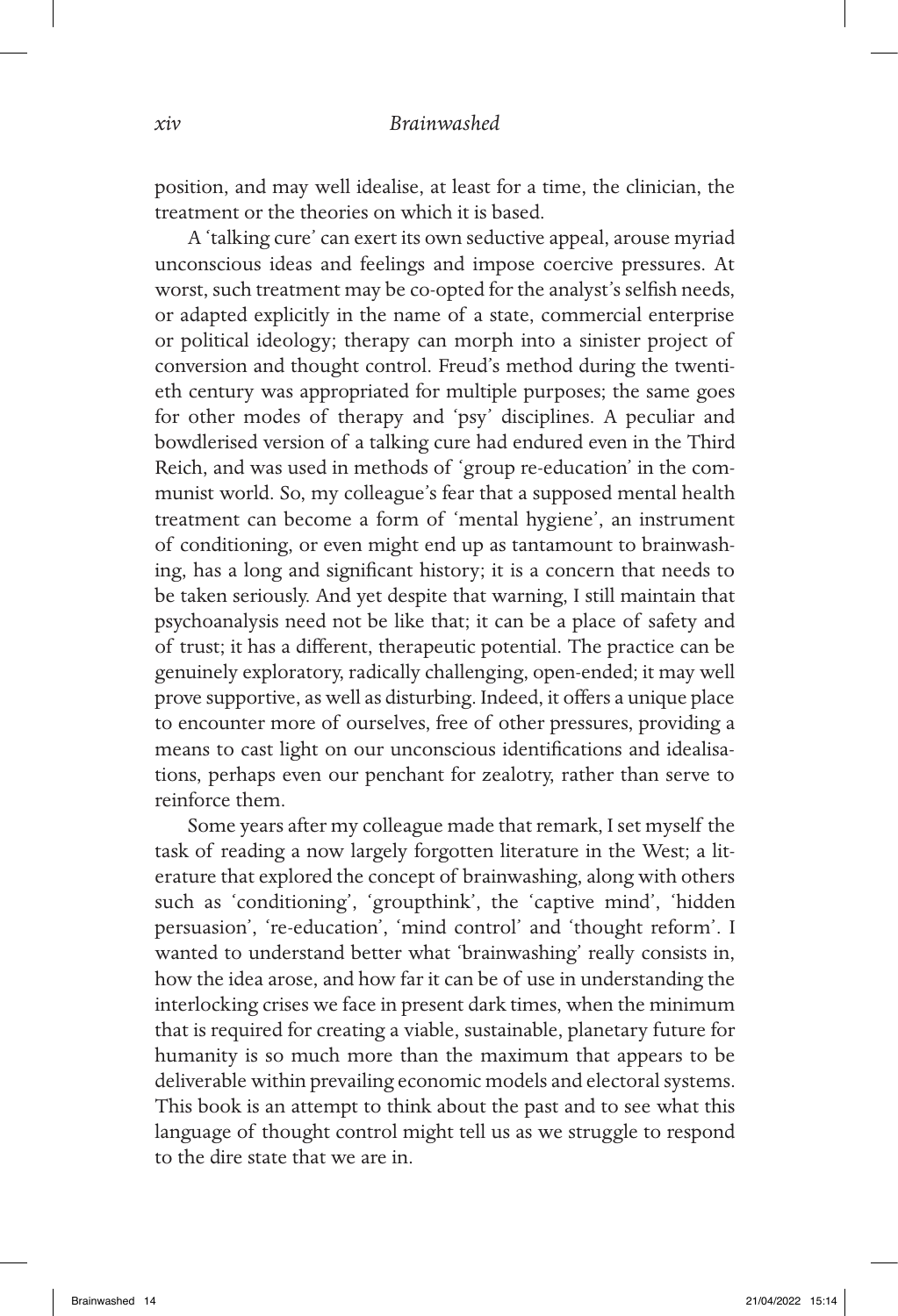#### *Preface xv*

Ideas about brainwashing were explored intensively in the period following the Second World War. Many commentators used this vocabulary in the decades after 1945 because they wanted to open up a new set of questions in political psychology and to issue urgent warnings; to show that modern citizens are at grave risk – through government, commerce, social pressure, cults, modern science, medicine, advertising or secret security services – of warping or losing their minds. *Brainwashed* takes up such ideas and phrases; it shows how they were explored and developed; and it discusses why they still resonate today in a new age of hot and cold wars, and in a maelstrom of discourse about fake news, conspiracy, big tech, populism, radicalisation and paranoid political thought.

As I found in researching this topic, brainwashing is a slippery concept, hard to pin down and often contentious. Is the narrative of inevitability implicit in the routine attention paid to the FTSE 100 by assorted anchors, financial analysts, newscasters, hosts and pundits best viewed strictly as brainwashing? Or is that word appropriately reserved for more extreme practices, including those so hideously 'perfected' inside closed societies, cults and compounds? If one wants to be critical of such customary news coverage, then normalising or habituating might perhaps be the more fitting labels. On the other hand, the question of brainwashing is certainly worth considering even in relatively open political systems or institutional settings, in which people can be fed deceptive stories, fantastical promises and false reassurances.

This book not only stakes out positions on brainwashing, but also explores a history of discussions about its provenance, reach and effects. I want to consider this controversial idea and its applications, showing how the problem of brainwashing has been diversely scrutinised or even exploited (one person's brainwasher, another's freedom fighter), and how the notion is often diffuse and difficult to define exactly. My aim is to provide an historical framework for assessing how and why this key word arose, alongside a cluster of associated terms; to investigate how this notion has been used to enhance (or hinder) our capacity to analyse modern societies and psyches; to assess the role played by psychology in contemporary life; and to think about the hazards of thinking itself.

*Brainwashed* thus places the idea in context and reflects upon its continuing significance, how it might be most usefully located, and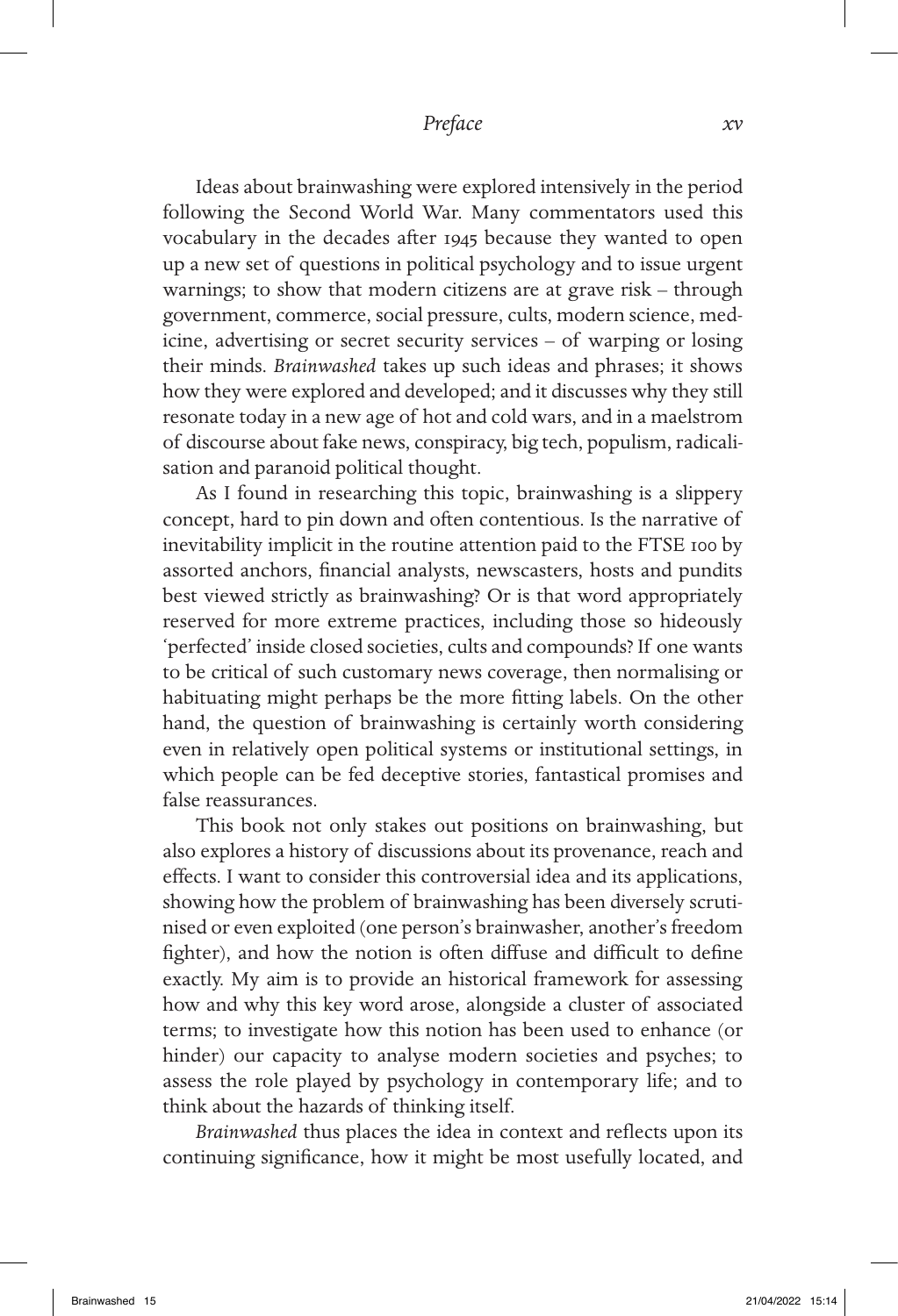where it has previously been most powerfully portrayed. I contend it is worth our investigating how commentary on brainwashing first arose, and how the subject was then shaped, nuanced, challenged and sensationalised. This study invites the reader to look afresh at brainwashing and related conceptions of mind control, influence, pressure and manipulation. It excavates how such ideas have been deployed in the past in many contrasting settings and asks how they might serve to investigate contemporary lived experiences of commerce and culture, society and politics.

'Brainwashing' is a component of a psychological and political language we now seem to assume. It is built into how we might routinely think about minds and societies, and what imperils them. The language we inherit can affect how we view ourselves and other people; perhaps a particular vocabulary proves useful in sharpening understanding. However, it might also work to reorganise or even dull it. Since the dawn of philosophy, groups have met to converse and grapple with the problem of what it means to think logically, or at least what is required to think seriously. In modern times, psychology too has occupied a central role in considering healthy and pathological thought processes, in different phases of life. The psychological professions have played an important part in fashioning how we understand mental conflict and pain, or even how we evaluate a life well or badly lived; they offer many accounts of what it is to be human, perspectives on the way people struggle, for better or worse, with various developmental challenges during what came to be called the 'life cycle'. Through the optic of these 'psy' disciplines, we have inherited numerous theories and thick descriptions about mental health and pathology, hypotheses that may guide how we think about ourselves and feel about others or imagine we once thought and felt long ago. Psychoanalysts, for example, have done a good deal to investigate and consider the minds of babies, and sought moreover to explore the factors that may foster or thwart an infant's capacities to play, think and explore, to love and be loved, to recognise feelings of rage or envy, and to cope with a dread of being hated (or even annihilated). Such clinicians and theorists have written extensively about what factors might enable some people better than others to forgo simplistic views, recognise complexities or allow their own doubts to exist, without being crushed. To tolerate the frustrations of not-knowing, after all, is a prerequisite for learning; or to put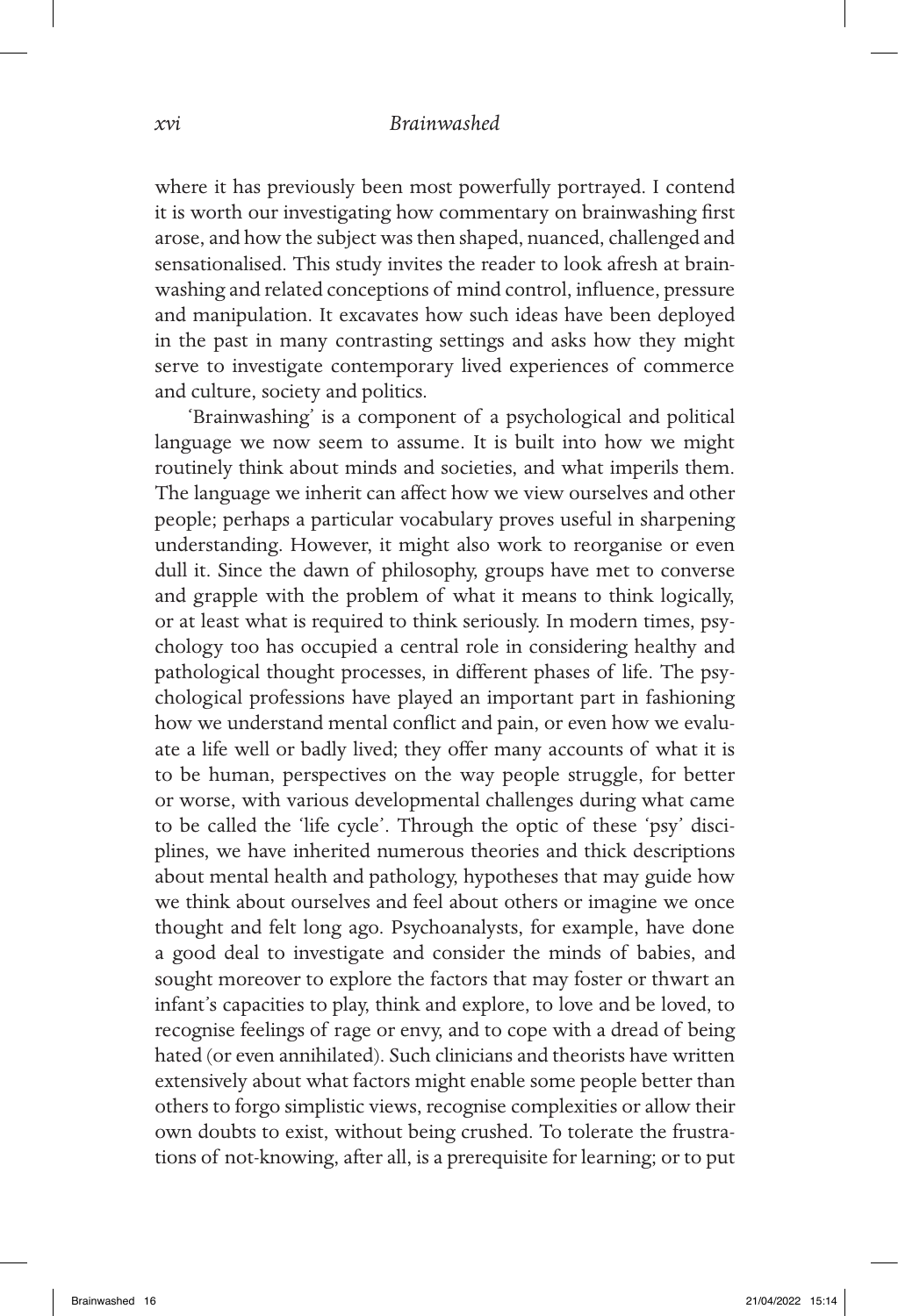it the other way around, if we are to sustain our curiosity, we may well have to bear painful uncertainty.

Historians, philosophers and social scientists, pursuing other methods, have written about the conditions that may make it moreor-less possible for groups and communities to question received assumptions, and to assemble together and freely deliberate, reorganise to meet a new crisis or respond imaginatively to new opportunities. A people may be helped or hampered from even wondering about other ways of organising life, let alone about deciding between different options. Researchers have also charted the development of a host of modern techniques of incarceration, interrogation, propaganda, hidden persuasion, mind control and brainwashing. Each section in the book weaves between such disparate literatures and moves across a variety of modern discussions of 'inner' and 'outer' worlds of human experience. Most especially this study explores a now largely forgotten set of debates, from the Cold War period, about the social, cultural and political forces around us, the agencies and procedures that can hijack and then redirect our own minds. I contend that revisiting the past might assist us in examining new kinds of hidden persuasion and brainwashing in future. In short, this history invites further consideration of the processes that can facilitate or deform our capacities to think for ourselves.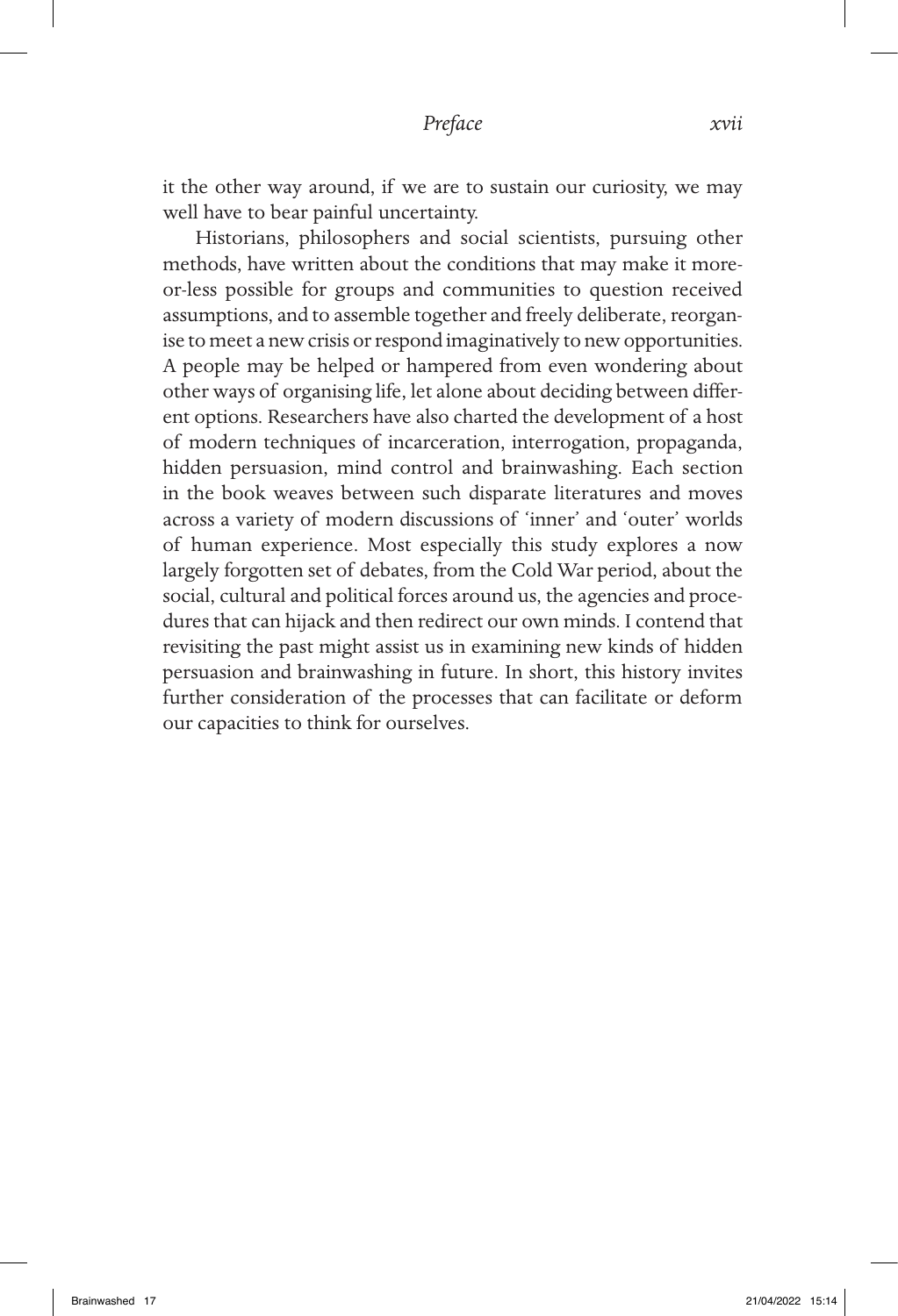#### **Part 1**

#### Brainwashing

Sometimes, a new word emerges that expresses a concept already well understood. A word might bring new ideas to public consciousness, combine notions previously kept apart, describe a thing that nobody had really apprehended before or that everyone knew previously under some other name. Designations may disappear, move to the margins or be redeployed in new contexts, as when we talk of a computer virus or mouse. Old words sometimes become obsolete, or acquire notable new significance and meanings, as we can see, for instance, with a word such as 'queer'. Words may, in some cases, have relatively consistent and stable meanings over long durations; they can also be problematised, reclaimed and re-inflected with each passing year. We make micro-adjustments, as listeners and speakers, attentive to shifting contemporary idioms and slang – noticing, for example, whether the word 'sick', in a certain context, means unwell or amazing.

A word, in other words, may redescribe something already well known, an old wine in a new bottle; or signify an unprecedented phenomenon. It would be inaccurate to think of the internet as just a new expression for an abstract idea that people had already apprehended hundreds of years earlier, even if you might find glimmerings of this proposition in science fiction or technological speculation before our digital age. Yet the concept of poorly paid or repetitive employment existed long before 'McJob' entered the English language (in 1986, to be precise). Words can have multiple meanings, and they may also be weighted with all kinds of distinct nuances, assumptions or moral implications. So, 'McJob' might have quite different resonances when used in, say, a trade union campaign, a stand-up comedy routine, a suicide letter or a snobbish magazine airily describing the lives of the poor. And then again, two people may hear the same word very differently, when uttered by the same speaker.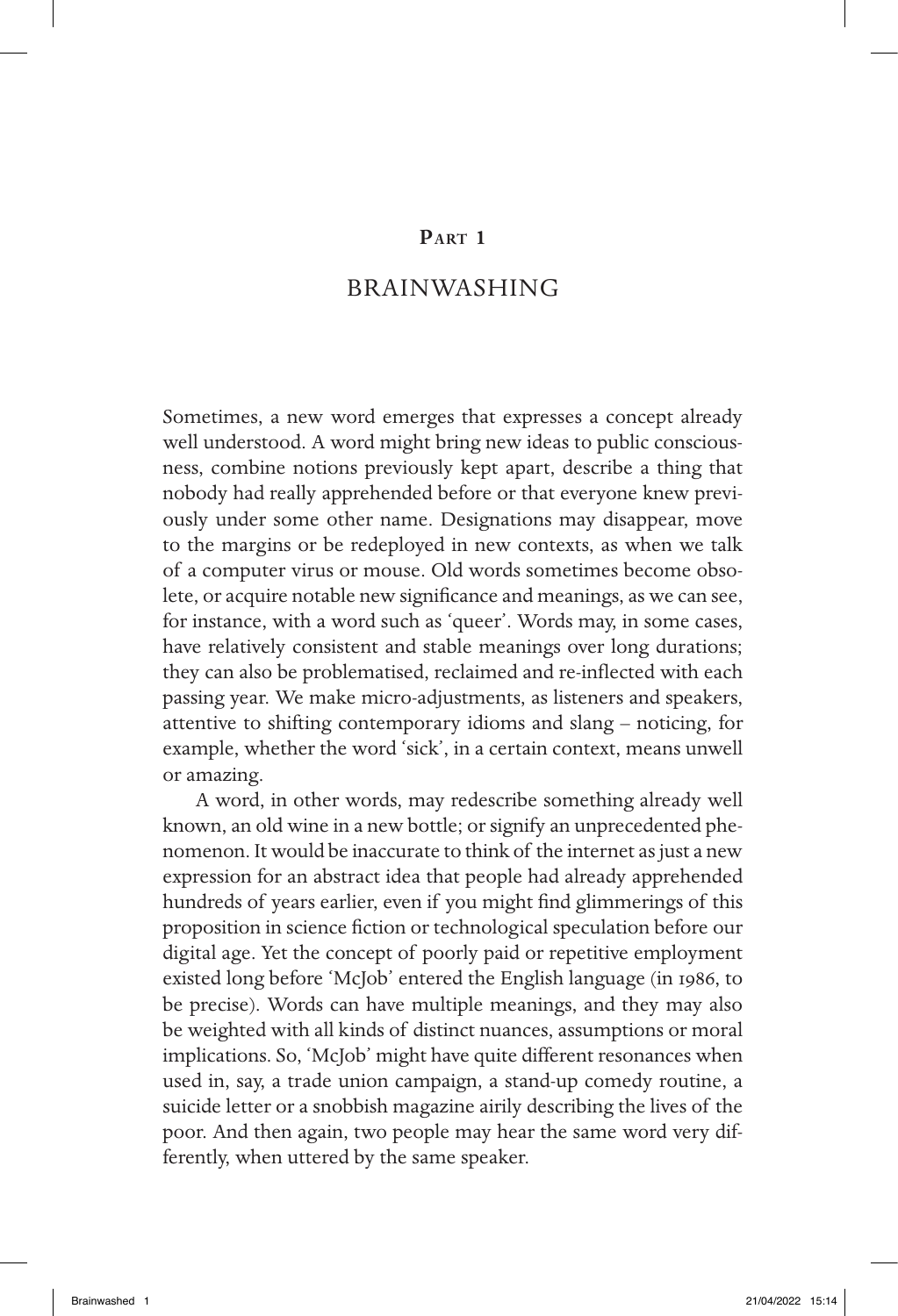Whether the word 'brainwashing', first used in English around five years after the end of the Second World War, ushered in a novel way to understand an older reality was itself soon cast into question: pundits argued about whether it was a mere restatement of something that had been fully perceived by previous generations, or a description of an emerging phenomenon that had no prior equivalent in history and public consciousness. Opinions differed about its reality, location and urgency, and its exploitation to generate alarm.

Some commentators suggested that the term captured a distinct and nefarious combination of power and knowledge at work here and now. They warned of a terrifying form of state that had already arrived, at least somewhere abroad. It was, after all, a time when the superpowers were deploying an arsenal of psychological sciences. Others argued that the term merely referred to practices already well rehearsed, and widely understood, long ago. Sceptics also pointed out that the notion might be heavily spun to serve different interests; a rhetorical vehicle for conjuring up a host of imaginary threats, a means of generating panic about fragile minds in modern times.

In September 1950, during the first year of the Korean War, Edward Hunter, an American journalist who had worked in wartime intelligence, and post-war with the CIA, coined (or, more accurately, first popularised) the term brainwashing, and left no doubt for his readers that the problem was important and real.<sup>1</sup> He suggested a profound shift had occurred; new historical conditions existed for governing the mind.2 In using the term, first in a piece for the *Miami News* and then in other writings and books, he was pointing to what he claimed to be a frightening and rising danger. Hunter described a form of psychological intervention that was being perfected by certain enemy states. This involved a veritable onslaught upon people's minds. Though he recognised some precursors, he would elaborate during the 1950s upon how the brainwashing threat had truly come of age; a deadly *new* amalgam of ideology, technology, medicine and psychological sciences that was now transforming social reality in certain foreign places, but potentially in any state.

Hunter's first article, '"Brain-Washing" Tactics Force Chinese into Ranks of the Communist Party', adapted a commonplace Chinese phrase, 'xǐ nǎo', meaning to wash the brain. That was a euphemism; it was not about cleansing, literally, but rather destroying and substituting. The word's Chinese provenance was highlighted, and this gave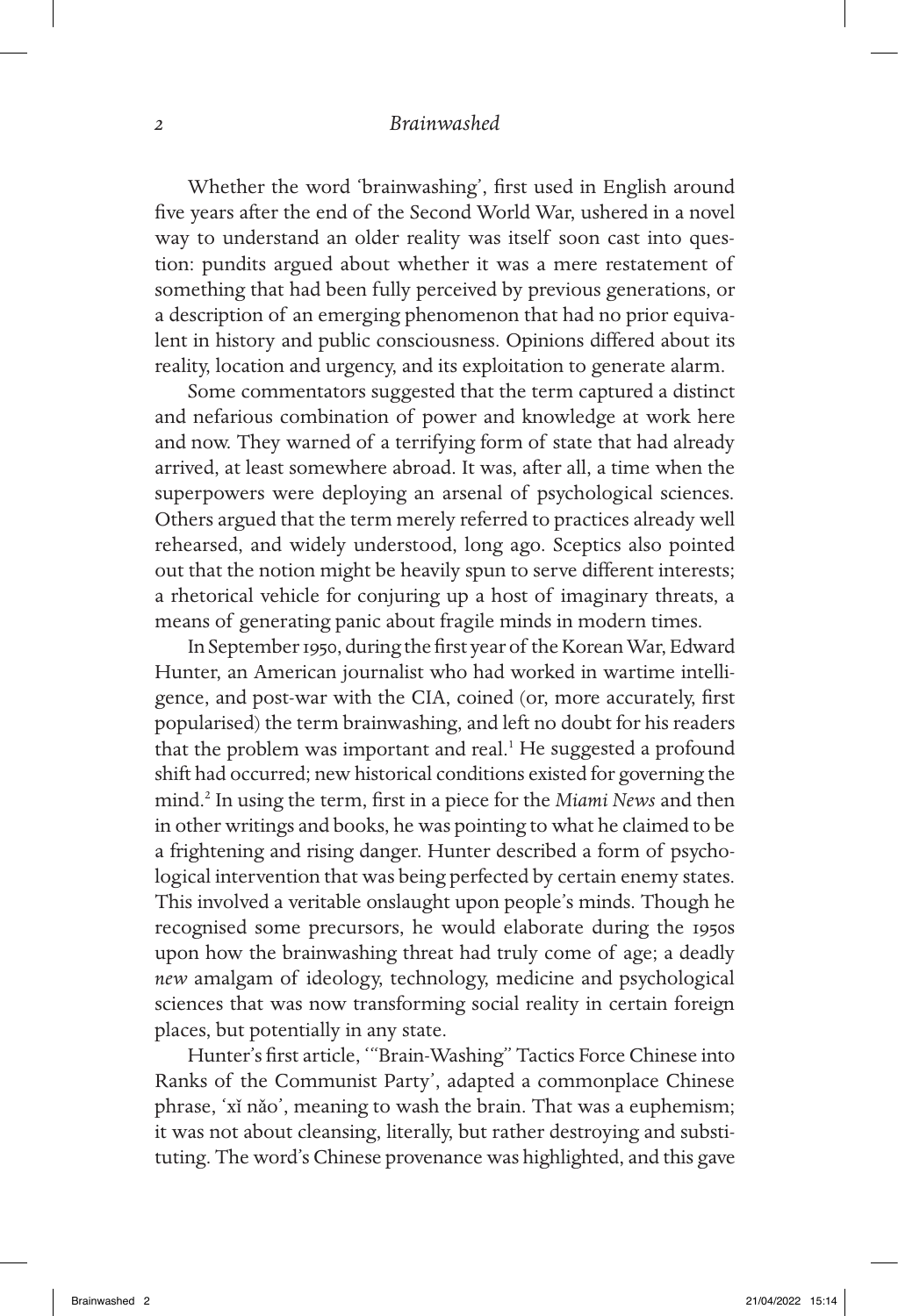more than a clue to the American's most obvious concerns: Mao and his communist revolution.

The warnings from Hunter and his fellow 1950s writers about brainwashing found a willing audience, perhaps primed by earlier dystopian scenarios explored in literature – all those compelling accounts of a supine society, terrorised by omnipotent masters, and/ or fed by modern equivalents of ancient 'bread and circuses'. Some writers, such as Aldous Huxley in *Brave New World* (1932), had pictured a future of captivity through anodyne entertainment, sexual so-called liberation and drugs; others, including George Orwell, whose *Nineteen Eighty-Four* was published in 1949, depicted a world where people are broken and held in a state of permanent totalitarian subjection.

By that time much had already been written in the West about both Nazi and Soviet propaganda warfare. During the First and Second World Wars, substantial efforts were made by both sides to target propaganda efforts more efficiently, and, increasingly, to monitor shifts in morale and public opinion. Clinical expertise was sought, and deployed, in the efforts during the 1940s, to analyse and redress the deep psychological and social consequences of Nazism. The Nazis after all had sought to recast the population; they used the term *Gleichschaltung* (translated variously as coordination, synchronisation or consolidation) to convey the ambition to refashion society across the board.

The aim of the Nazi Party was to shape profoundly not only politics, but also every facet of society, and, ideally, to end all opposition in the minds of the people: in sum, to achieve a total harmonisation. It was never fully realised, but the German people lived for twelve years under the Führer; millions had voted for him, fought for him, agreed with his aims, loved him and accepted his world view, even in the face of impending calamity. During the Second World War, psychological and anthropological researchers, including psychoanalysts, worked for the Allies in the army and intelligence services. They attempted to understand the mass appeal of fascism and the psychological consequences of living under such modern forms of tyranny; they would also help with assessing the testimony of POWs, refining propaganda, mounting 'dirty tricks' operations, seeking to decipher the deeper intent and impact of enemy broadcasts, and, after victory in 1945, assisting the victors' efforts to 'denazify' a defeated German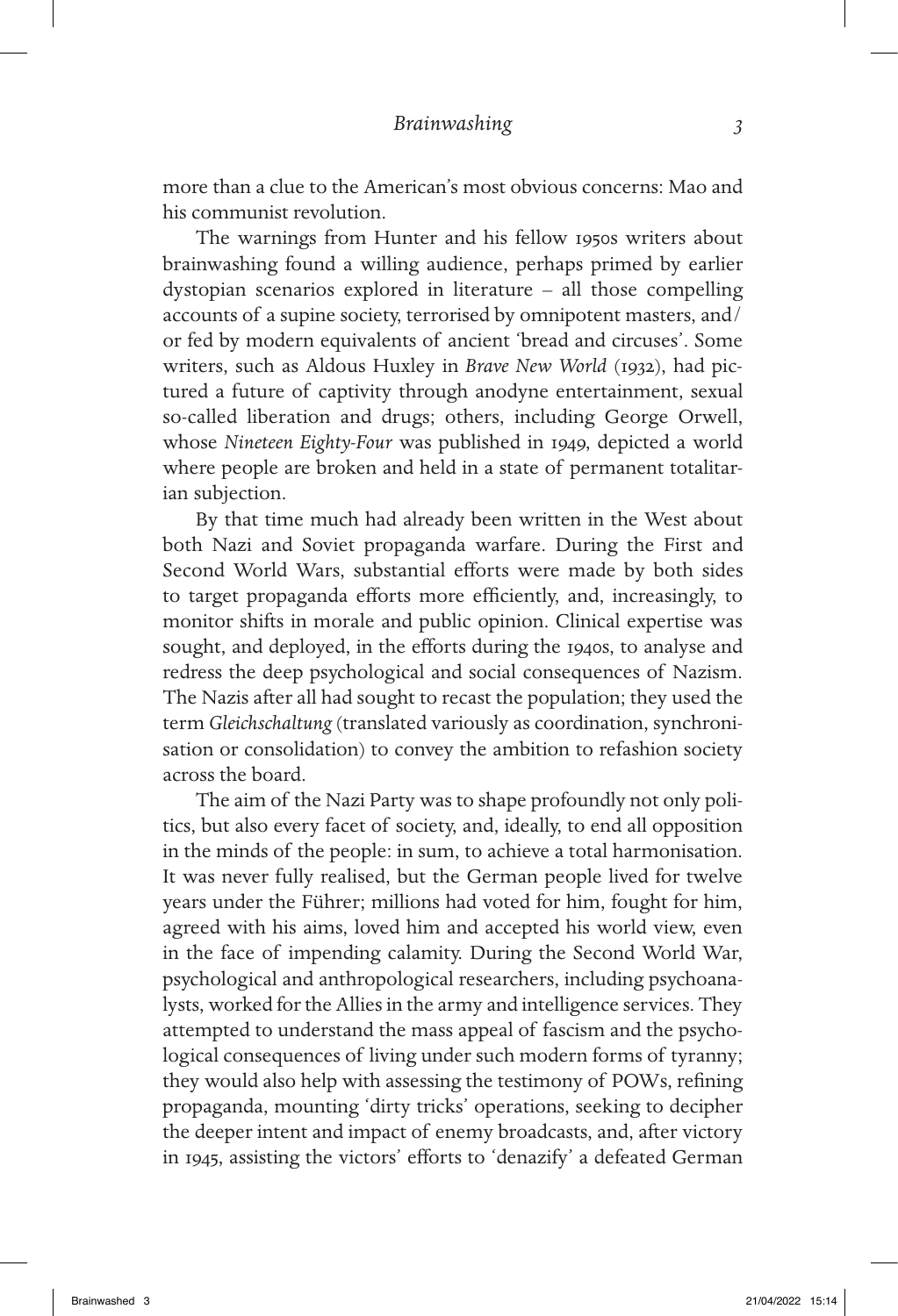population. That terrible history continued to shadow Cold War debate on brainwashing.

At the same time there were dramatic developments in neuroscience and the elaboration of 'psycho-surgery'. Some pundits heralded the great advances made in mental health treatment for all, thanks to the advent of electric shock therapy and new techniques of brain surgery. By the 1950s and 60s, some surgeons, including prominent figures notably in the United States and Britain, would make grandiose claims that they could cure or tame those who were presumed to be suffering severe and chronic mental disorders by conducting lobotomies. But if medicine and science might claim jurisdiction and have a key role in fixing pathological conditions in brains, from cancerous tumours to schizophrenia, others feared that drugs, shocks and surgery could also facilitate new modes of social control, including the pacification of the troublesome, unhappy, disturbed and eccentric inside a supposedly liberal society.<sup>3</sup> Such debate about the advances and potential dangers in science, medicine and technology also profoundly shaped the language of brainwashing.

Post-war movies updated older conceits in the mode of Frankenstein, featuring white-coated technicians who invade brains even, perhaps entirely rejuvenating and controlling minds and bodies. At the same time, some analyses of totalitarianism focused on the potential role of medicine and psychology in helping the state to ensure compliant or enthusiastic states of mind in a captive population, be it for fascism or communism. Hunter was one of the pundits who set the scene for a vast array of new explorations of mind control, suggesting that the techniques of thought interference exploited by contemporary foes of Western liberal democracy, like the Chinese state, had to be revealed in all their horror, and then fought with all possible means. Brainwashing, he declared, was the current experience – and the terrible plight – of the Chinese population and all those who had the misfortune to fall into the clutches of their 'reeducators', foreign prisoners included. Left unchecked the dangers would spread.4

The process was akin to a new and total form of psychological enslavement, Hunter and many other Western critics of China warned; it was responsible for the extraordinary sufferings and political illusions, even delusions, of countless men and women who were now at the mercy of the Communist Party. Mao's unleashing of a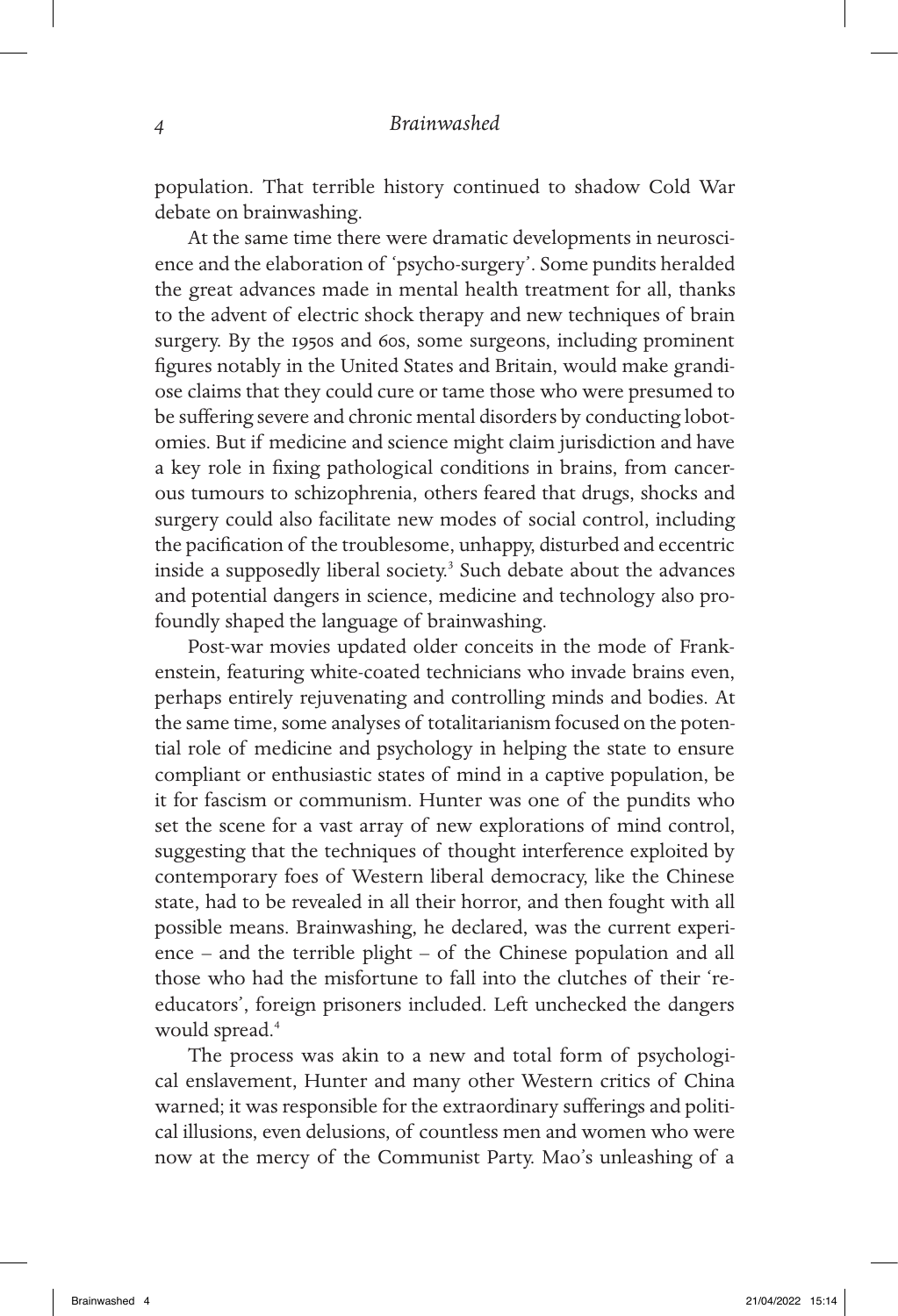Cultural Revolution in the 1960s, where students and others in their hundreds of thousands became Red Guards, gave new momentum to such perceptions of a vast population of brainwashed foot soldiers, fanatical comrades, or even mindless automata.<sup>5</sup>

Given what came to be known about Mao's thought-reform programmes or, later, the Cultural Revolution, such fears of mass indoctrination expressed by Hunter were not completely absurd, but the language that he used to characterise 'brainwashing' was obviously biased, polarised and sensationalistic. Those in power both in China and elsewhere, he suggested dramatically, had a large range of secret tools available to snatch away not only freedom of movement, expression and assembly, but also freedom of thought *entirely*, and to impose an absolute will on captive subjects, en masse. In the most severe cases, he warned in his 1956 book *Brainwashing: The Story of Men Who Defied It*, victims were utterly changed; they could find themselves transformed after being imprisoned and '[p]ut under a terrifying combination of subtle and crude mental and physical pressures and tortures'.<sup>6</sup> All this, he believed, required urgent research; dealing with the crisis brought about by an array of modern mindcontrol techniques necessitated extreme political vigilance and a battery of practical countermeasures.

Hunter and other commentators writing of brainwashing at around the same time feared that a systematic policy of psychological conversion was being rolled out on a scale the world had not previously witnessed. It was no good simply to equate this phenomenon to prior procedures, they claimed; nor was it right to imagine that the brainwashing happening in China was tantamount to old-fashioned authoritarian diktats, propaganda campaigns or heavy-handed education under the banner of nationalism. Nor was the crisis just a secular version of old and familiar religious forms of indoctrination. At the very least, indoctrination, if such it could still be called, had reached an extraordinary, clinical level of precision, they argued. These writers pointed to how some new combination of surgery, pharmaceuticals, hypnotism, psychological experiments in animal conditioning (most famously associated with the work of the Russian physiologist Pavlov) and group shaming might be used to cement absolute political allegiance to the cause of communism.

'Brainwashing', Hunter insisted, is 'similar in many peculiar ways to a medical treatment'<sup>7</sup> that might well be conducted upon a subject,